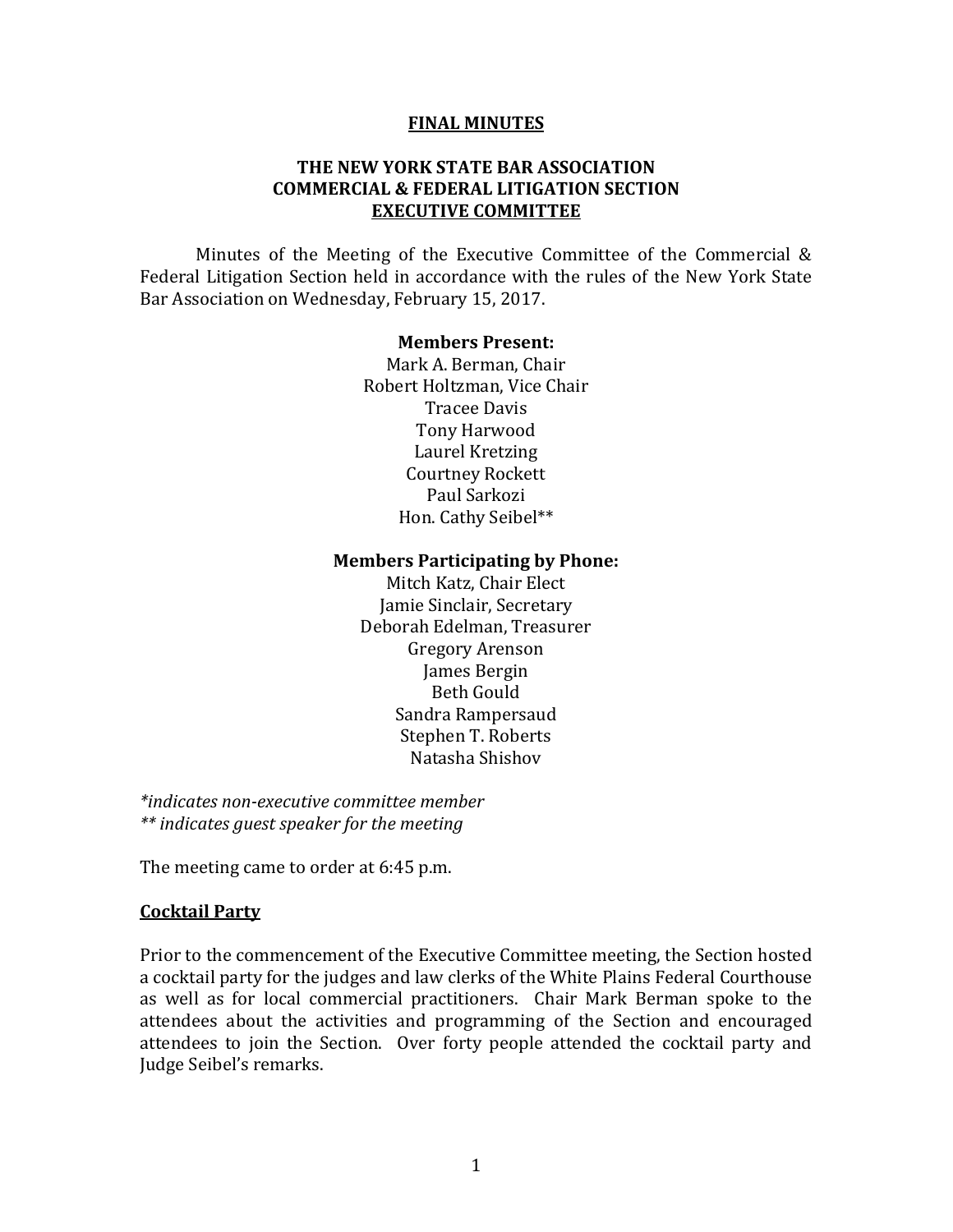### **Welcoming Remarks**

Section Chair Mark A. Berman welcomed attendees to the meeting and thanked them for their participation. This meeting was held in White Plains, New York, at the U.S. District Courthouse for the Southern District of New York located in Westchester. He asked all members participating by phone to send Section Secretary Jamie Sinclair an email confirming their attendance, and introduced the guest speaker for the meeting.

### **Remarks by Guest Speaker Hon. Cathy Seibel, U.S. District Judge for the Southern District of New York**

The Hon. Cathy Seibel began by applauding the high caliber of lawyering and distinguished judges practicing in the White Plains Courthouse, and invited all Executive Committee members to litigate in the White Plains Courthouse. Iudge Seibel then discussed the role of mediation in the Southern District, stating that there are over 300 mediators available all of whom are required to take a certain amount of cases per year. The Judge noted that, while many attorneys think that mediation slows a case down, the Southern District has found that the average total time between referral to a mediator and either settlement of the case or it returning back to the judge is approximately 92 days. Further, Judge Seibel noted that the Court has noted that over  $60\%$  of the cases that go to mediation settle in mediation.

Judge Seibel specifically addressed two pilot mediation programs underway in the White Plains Courthouse. The first is a mediation program for Section 1983 actions, which seek to hold municipalities liable for the conduct of their employees. The Judge noted that, although final numbers were not yet available, it appears that a record number of these cases are settling through the pilot program. The second pilot mediation program is for cases brought under the Fair Labor Standards Act, which cases currently constitute a large (over  $10\%$ ) of the total docket of the White Plains Courthouse. Although final numbers also were not available, the Judge noted that these cases also appear to be settling at a higher rate through the use of the pilot program.

The Judge stated that the courthouse seeks to have a diverse group of mediators available for parties to select from. Judge Seibel encouraged attorneys interested in volunteering as mediators to apply to become a mediator. Finally, the Judge encouraged attorneys practicing in the Southern District, who have gone through the mediation process there, to provide feedback to the mediation supervisor, Rebecca Price. The Judge solicited feedback from Executive Members present at the meeting regarding what they think works, and what could use improvement, with regard to the mediation program as it currently operates. Section Chair Mark Berman thanked Judge Seibel for her remarks and encouraged her to reach out to the Section if it can be of any assistance to the Court.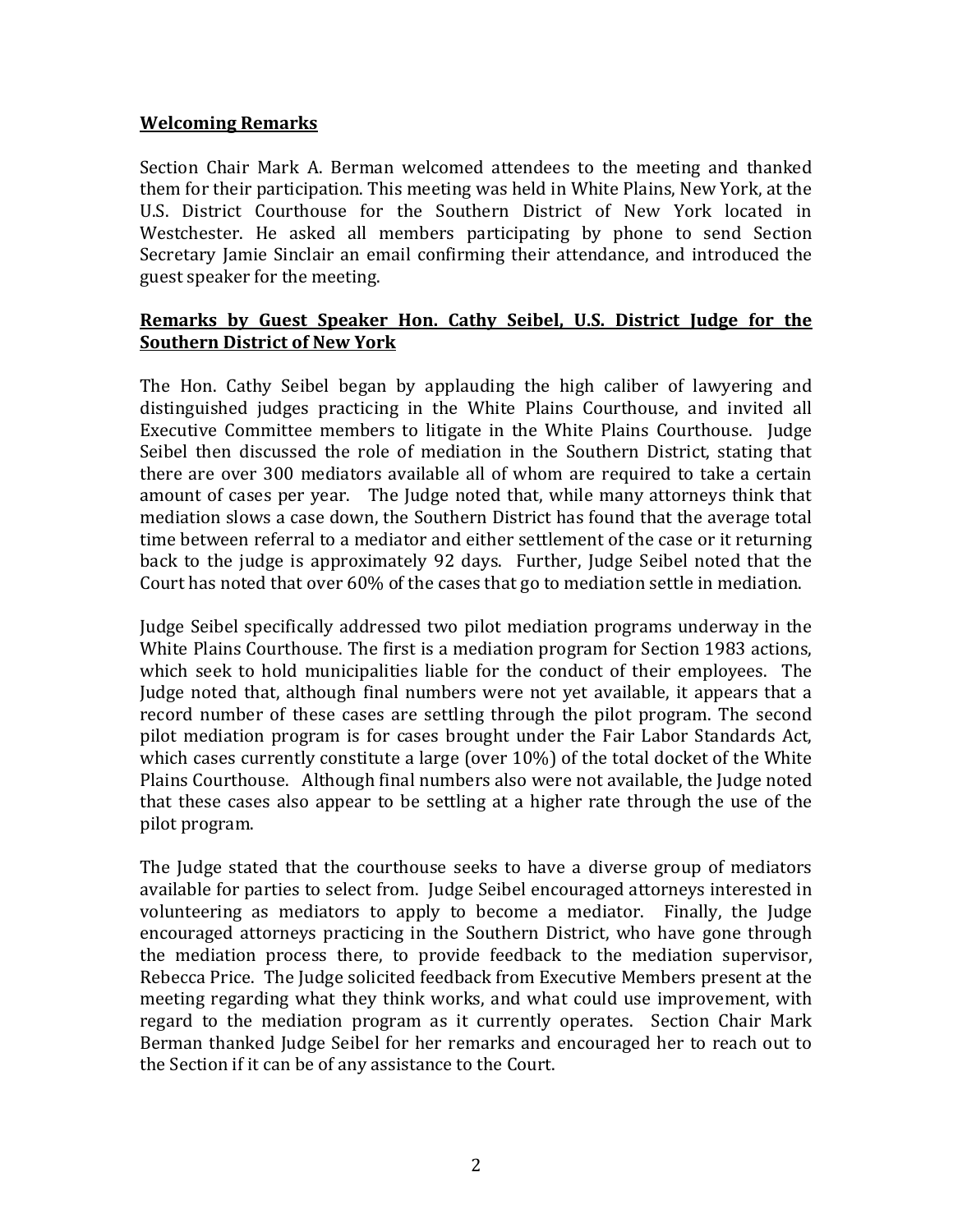# **Approval of the January 10, 2017 Meeting Minutes**

The January 10, 2017 meeting minutes were unanimously approved by all Executive Committee members present.

# **Review of the Evening with the Second Circuit and the Section's Annual Meeting**

Section Chair Mark Berman provided an overview of the Section's Annual Meeting and "Evening with the Second Circuit," held the night before the Annual Meeting. He reported that over 90 people attended the Second Circuit Program and that the evening was a fantastic success. As to the Annual Meeting, over 70 judges were in attendance, and the CLE programs and luncheon received great reviews. Over 350 people attended this year's Annual Meeting, and it was particularly fantastic to have both Chief Judge Katzmann and Chief Judge DiFiore in attendance.

# **Update on the Upcoming Spring Meeting (May 19‐21)**

This year's Spring Meeting will be held in Saratoga Springs from May 19-21. Chair Elect Mitch Katz provided a brief overview of the four programs planned for the weekend which will address trade secret defense, restrictive covenant litigation, a rule and caselaw comparison and update concerning Commercial Division rules and the Federal Rules of Civil Procedure, and evidentiary issues relating to electronic fabrication, alteration and fake news. Additionally, Mr. Katz noted that he was seeking to have seven sponsors participate in this year's Spring Meeting, with four focusing on electronic support and software in the practice of law. The honoree for the Fuld Award has not been selected yet.

## **Update on the House of Delegates Meeting**

Section Chair Mark Berman provided an update on the House of Delegates meeting, which was attended by, inter alia, Mr. Berman, Mitch Katz, and former chairs Jim Wicks and Tracee Davis. The House of Delegates voted in support of adding a new diversity and inclusion and elimination of bias CLE requirement, which the Section previously issued a report in favor of. The House of Delegates meeting also addressed what topics NYSBA would support if a Constitutional Convention was held as it relates to the Judiciary Act. Mr. Berman reminded Executive Committee members that the Section approved a report at its January Executive Committee meeting addressing three specific areas of reform with regard to Commercial Practice that the Section would support if a Constitutional Convention were held.

# **Upcoming CLE Events and the Commercial Litigation Academy**

Section Chair Mark Berman advised that the upcoming Commercial Litigation Academy expects to have over 200 people in attendance, including the 5 women Kaye Scholars whose admission will be paid for by the Section. The faculty and